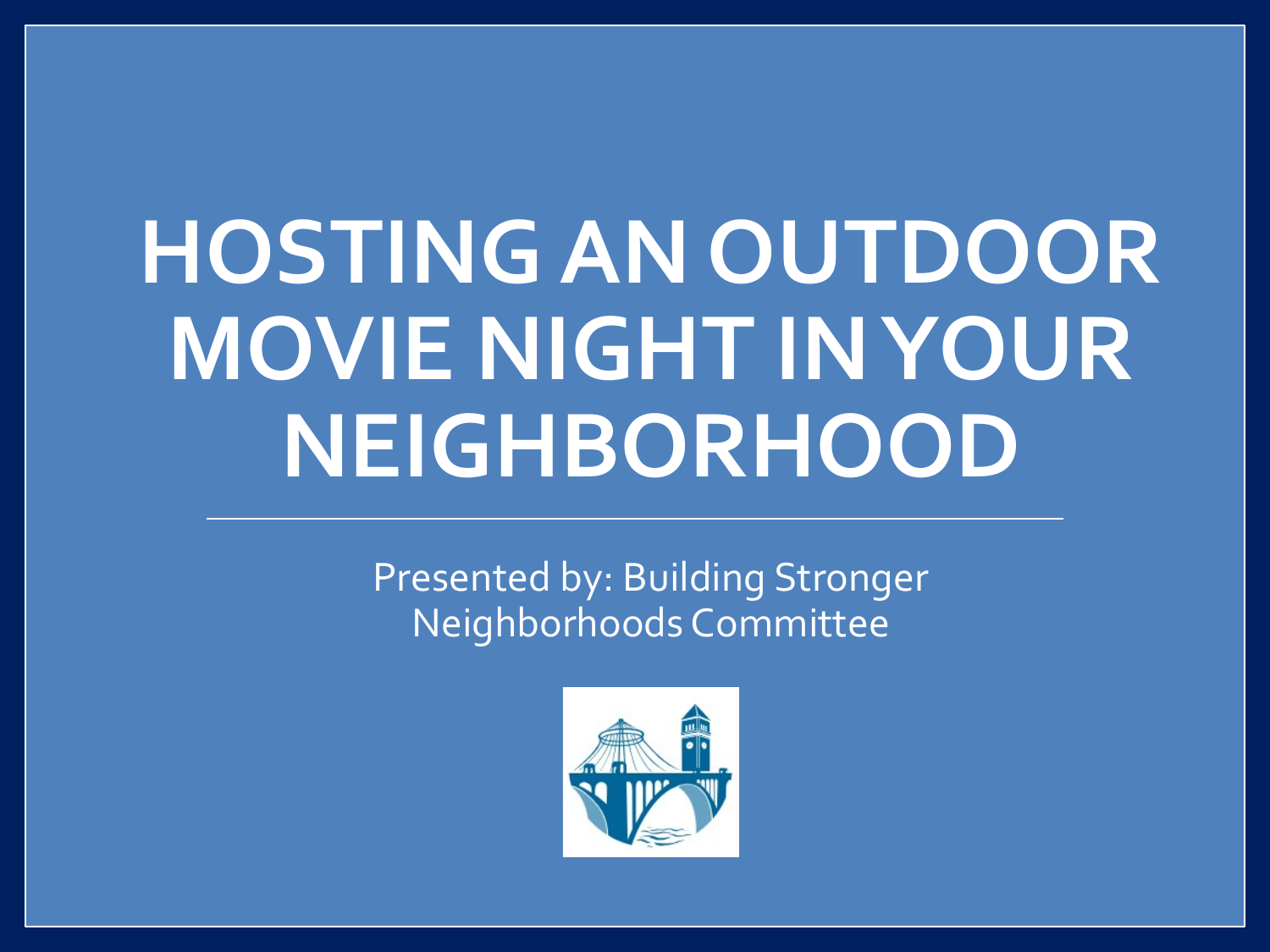- •Choose a location. Make sure you have any required permitting (i.e. Spokane Parks Department). For Neighborhood-sponsored events, Parks should "co-sponsor" and waive the insurance requirement.
- •Choose a date and time, keeping in mind that you won't want to start the movie until dusk. Summer sunsets are very late around Spokane, so you may end up with a 9pm start time if your date is mid-summer. Look online for sunset times.
- •Contact an outdoor movie vendor. As of 2018, the only vendor we're aware of who offers this service in the Spokane area is FunFlicks (www.funflicks.com). Determine what size inflatable movie screen you'll want, and whether you need a generator or if you have electricity available. This will determine how much the event will cost.
- •There are also opportunities to borrow screens & equipment (cables, speakers, projectors) from C.O.P.S. or other community orgs.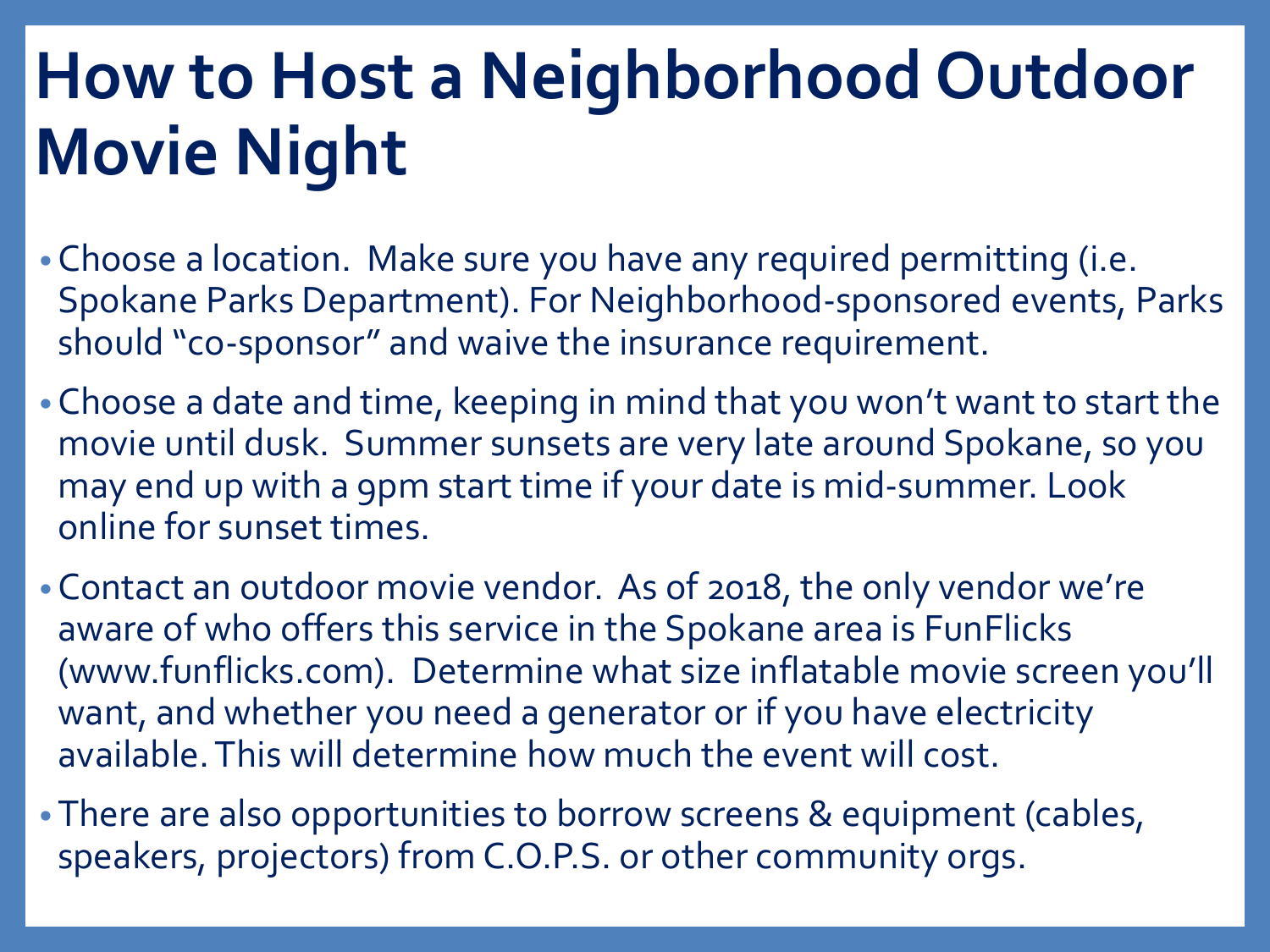- •Submit your Engagement Grant Application for the cost of the movie, including generator if necessary. If the cost is less than the maximum Grant, consider including funds for marketing or signage.
- •Choose your movie…this can be difficult if there are varied interests in your group! We have used a Facebook Poll to choose once we've narrowed it down to two options. You are responsible for providing the DVD to FunFlicks.
- •Publicize your event: Once you've got the movie decided, use Social Media, Friday Update, Neighborhood Email List, Flyers, etc. to advertise the event. Notices should include the date/time/location, movie name, any groups who are sponsoring the event, and an invitation to bring friends, blankets and lawn chairs.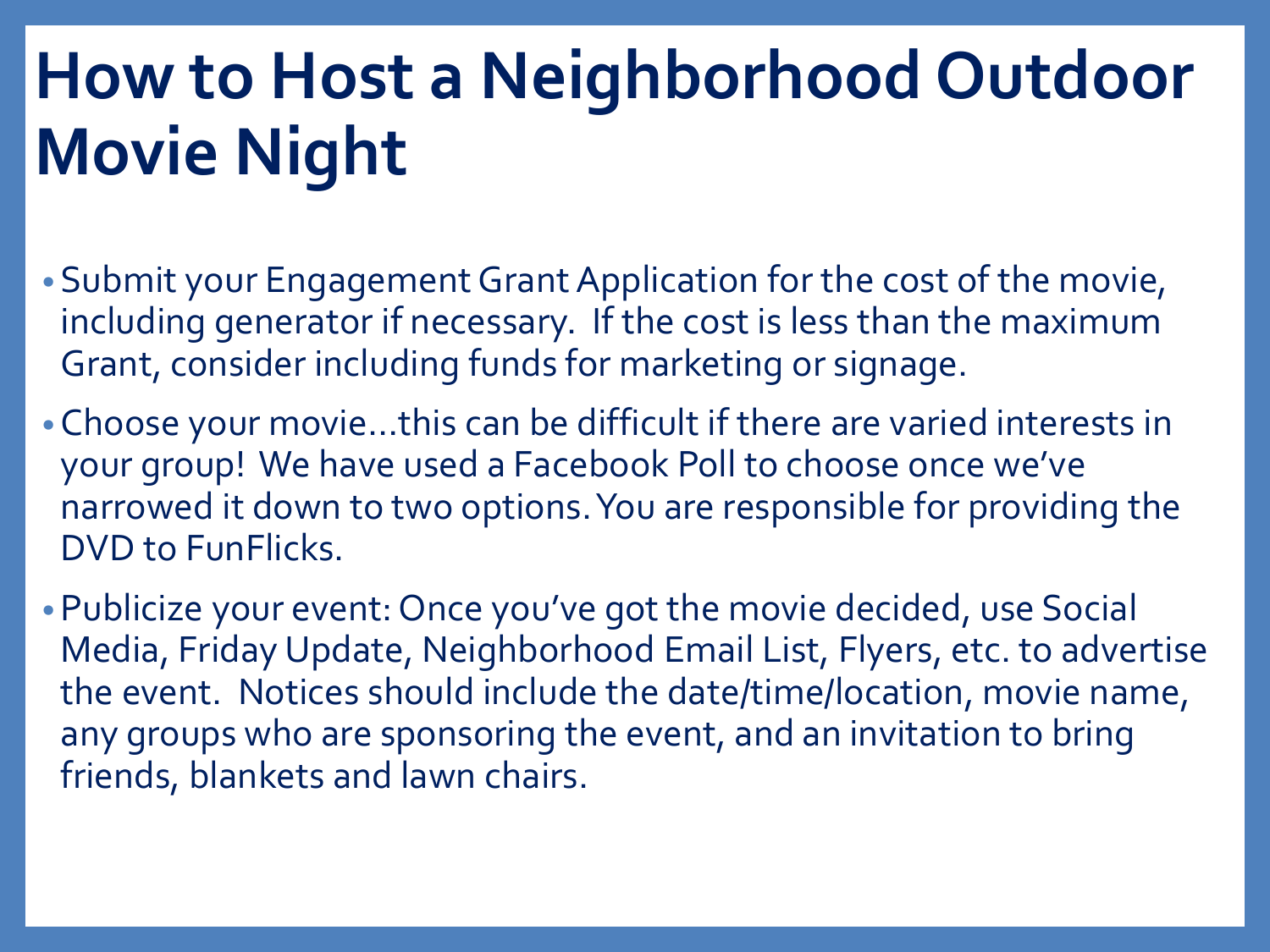- •Will you offer snacks? Solicit donations from local businesses for popcorn, soda, water, etc.
- •Night of event: Be available to meet the vendor at the movie site to specify where to set up. Consider having a table on which to put snacks and information. Always have a clipboard available to take email addresses to add to your neighborhood distribution list. Make sure there trash/recycling is available.
- •At the start of the movie: Use the vendor's microphone to welcome people and thank them for coming. Mention the Neighborhood Council and any other sponsors, and talk about when/where the next Neighborhood meeting will be held. Invite people to sign up for your email list and help themselves to snacks. Make sure to tell people where the nearest restroom and trash cans are located. Take a headcount shortly after the movie starts (people will arrive late) and write it down, so that you know how many people attended.